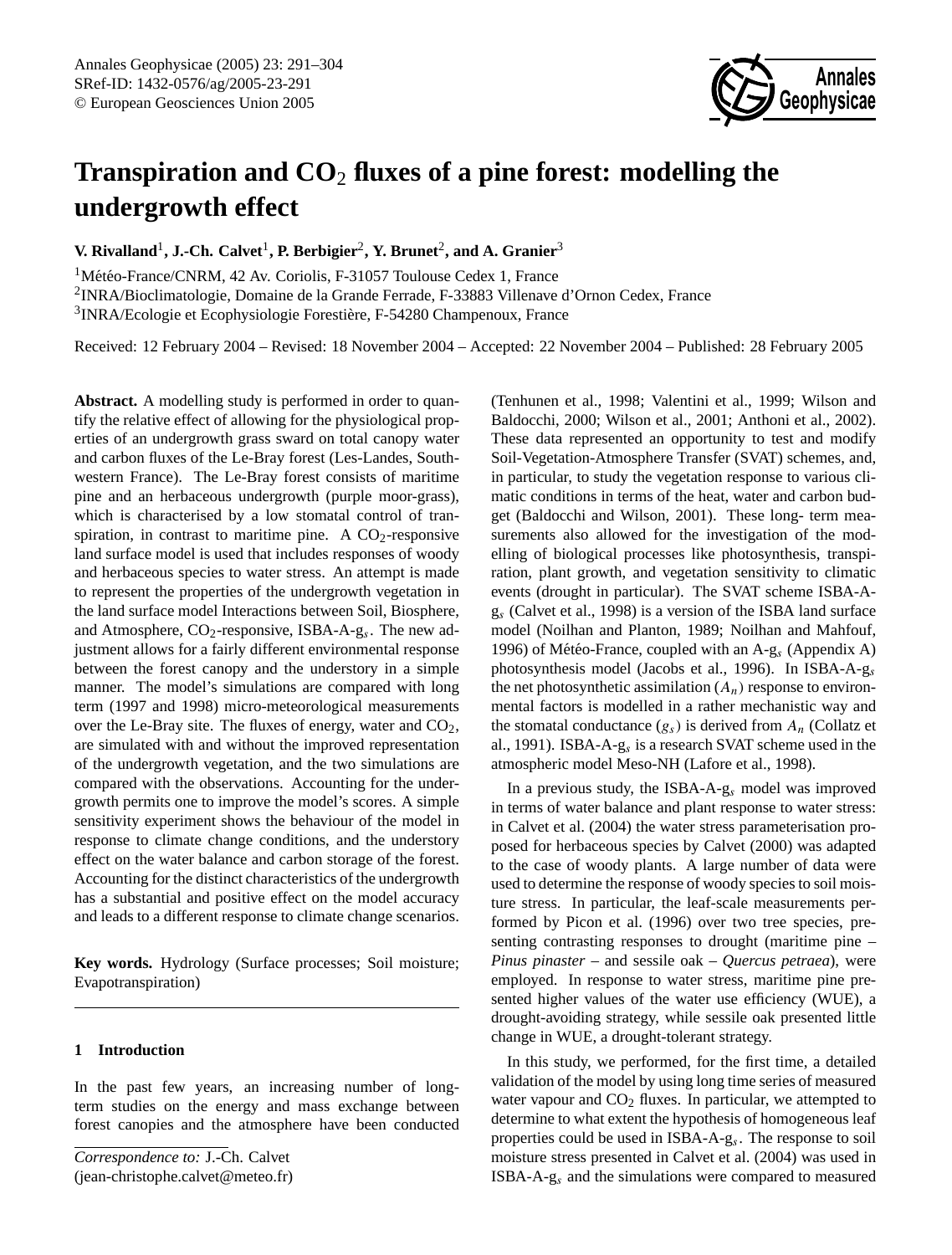| Symbol                | Definition            | Value                                                  | Source                            |  |  |
|-----------------------|-----------------------|--------------------------------------------------------|-----------------------------------|--|--|
| Soil parameters       |                       |                                                        |                                   |  |  |
| $d_2$                 | Soil root-zone depth  | 0.8 <sub>m</sub>                                       | Measured – Ogée et al., 2003      |  |  |
| CLAY                  | Clay fraction         | 2%                                                     | Measured – Ogée et al., $2003$    |  |  |
| SAND                  | Sand fraction         | 98%                                                    | Measured – Ogée et al., 2003      |  |  |
| $w_{wilt}$            | Wilting point         | $0.03 \,\mathrm{m}^3 \,\mathrm{m}^{-3}$                | Measured – Loustau et al., 1990   |  |  |
| $w_{fc}$              | <b>Field Capacity</b> | $0.17 \,\mathrm{m}^3 \,\mathrm{m}^{-3}$                | Measured – Loustau et al., 1990   |  |  |
| $w_{sat}$             | Saturation            | $0.43 \,\mathrm{m}^3 \,\mathrm{m}^{-3}$                | Measured – Berbigier et al., 2001 |  |  |
| $C_3$                 | Drainage coefficient  | 0.012                                                  | Calibrated – Ogée et al., 2001    |  |  |
| Vegetation parameters |                       |                                                        |                                   |  |  |
| h                     | Vegetation height     | 18 <sub>m</sub>                                        | Measured – Berbigier et al., 2001 |  |  |
| veg                   | Vegetation coverage   | 100\%                                                  | Prescribed                        |  |  |
| $\alpha$              | Albedo                | 0.11                                                   | Measured – Berbigier et al., 2001 |  |  |
| $\varepsilon_{s}$     | Emissivity            | 0.98                                                   | Prescribed                        |  |  |
| $C_v$                 | Thermal coefficient   | $1.2 \times 10^{-5}$ K m <sup>-2</sup> J <sup>-1</sup> | Calibrated – Sect. 2.6            |  |  |
| z <sub>0</sub>        | Roughness length      | 2.0 <sub>m</sub>                                       | Measured - Ogée et al., 2003      |  |  |
| $ln(z_0/z_{0h})$      | $kB^{-1}$ term        | 3                                                      | Measured – Lagouarde et al., 1994 |  |  |
| d                     | Displacement height   | 16.6 <sub>m</sub>                                      | Measured – Ogée et al., $2003$    |  |  |

**Table 1.** The ISBA scheme soil and vegetation structure parameters over the Le-Bray forest. The values are either prescribed, measured, or calibrated.

fluxes at one FLUXNET (Valentini et al., 1999) long-term site in France: the Le-Bray forest (maritime pine – *Pinus pinaster*). The Le-Bray forest data set permitted one to assess different parameterisations of the biological processes, and to simulate the canopy energy, water and carbon balance. In particular, the Le-Bray forest presents a separate grass understory, and an intercomparison of two versions of ISBA-A-g<sup>s</sup> , with and without a representation of distinct leaf characteristics of trees and grass, was performed. Finally, a sensitivity study was carried out with the Le-Bray forest site data in order to investigate the effect of climate change on water budget, net assimilation and net ecosystem exchange of  $CO<sub>2</sub>$ .

## **2 Material and methods**

In this section, the data are presented, as well as the methods we used in order to:

- **–** characterise the canopy response to water stress (either modelled or observed),
- **–** model the specific characteristics of the undergrowth vegetation,
- **–** model the specific soil drainage properties of Le-Bray,
- **–** characterise the energy transfer within the vegetation canopy,
- **–** model the ecosystem respiration,
- **–** assess the model accuracy.

The simulations performed by ISBA-A-g<sup>s</sup> are presented and analysed in Sect. 3.

#### 2.1 The Le-Bray site

In this study, the maritime pine forest of Le-Bray was studied for two annual cycles (1997 and 1998). The measurements were performed by INRA-Bordeaux. Table 1 summarizes the soil and vegetation parameters of the forest. The Le-Bray site (Berbigier et al., 2001) is located in the Les-Landes forest at about 20 km from Bordeaux (44◦42N, 0◦46W, altitude 62 m). The Le-Bray forest consists of a maritime pine stand of about 30 years and 18–19 m tall. The forest canopy exhibits two well-separated foliage layers. The upper one, between 12 and 18 m, consists of tree crowns with a maximum leaf area index (LAI) of 2.8 m<sup>2</sup> m<sup>-2</sup>. The undergrowth forms the lowest layer and consists of purple moor-grass (*Molinia coerulea* L. Moench). The purple moor-grass is perennial but the leaves are green only from April to September, with a maximum LAI and height of 1.45 m<sup>2</sup> m<sup>-2</sup> and 0.7 m, respectively (Loustau and Cochard, 1991). The resulting total green LAI varies between  $1.8 \text{ m}^2 \text{ m}^{-2}$  in winter and  $4.2 \text{ m}^2 \text{ m}^{-2}$  in summer (Porté, 1999; Ogée et al., 2003). It reaches its maximum value in August and, during this period, the purple moor-grass LAI represents one-third of the total LAI (Fig. 1). The soil is a sandy hydromorphic podzol and a compact sandlayer called Alios is found at a depth of about 0.8 m. The hardness and chemical composition of this layer makes it barely penetrable by the roots, so that the extractable water content is low (about 115 mm). The soil moisture variation (Fig. 1) was measured above the Alios layer. Because of the low hydraulic conductivity of the Alios layer, the vertical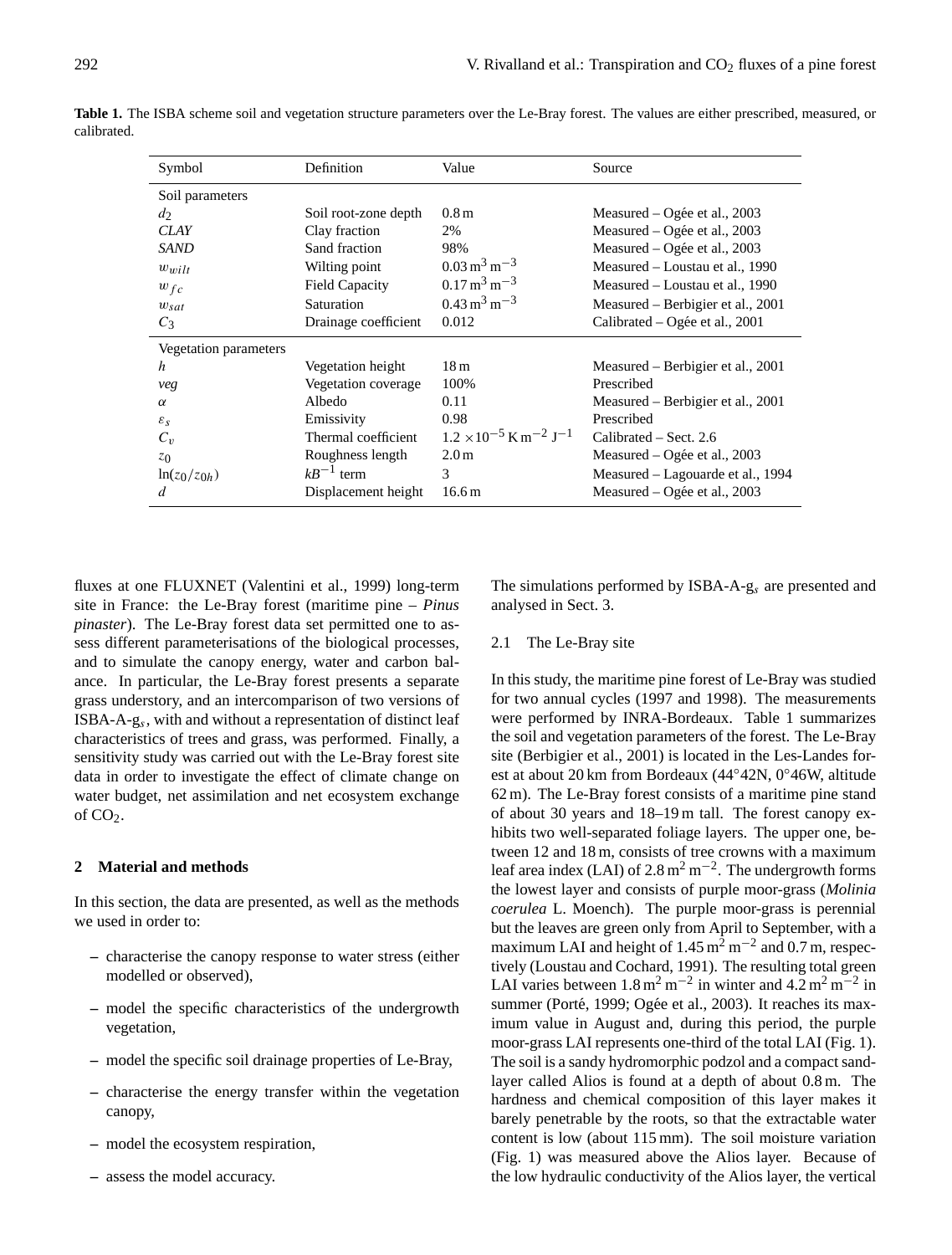

**Fig. 1.** Observed **(A)** leaf area index (LAI) and **(B)** root-zone soil moisture for Le-Bray. The Le-Bray LAI is the sum of the pine and purple moor-grass LAI (long- and short- dashed lines, respectively). Soil moisture measurements concern the 0.8 m soil column.

drainage is limited (Ogée and Brunet, 2002), and during winter and spring, the soil water content is generally above field capacity. During the two winters of the study, the water table level reached the soil surface. However, 1998 was drier than 1997 (the cumulative annual precipitation was 846 and 998 mm, respectively). The average annual precipitation and air temperature for this site are 930 mm and 12.5◦C, respectively.

#### 2.2 Micro-meteorological observations

Eddy fluxes of momentum, sensible heat  $(H)$ , water vapour  $(E)$  and  $CO<sub>2</sub>$  ( $F<sub>c</sub>$ ) were measured above the tree crown at 25 and 18 m above ground (Berbigier et al., 2001), as well as net radiation  $(R_n)$ . Heat storage terms (air, vegetation and soil) were estimated from temperature profiles measured by thermocouples placed at different levels in the soil and in the canopy. The meteorological variables (precipitation, solar radiation  $R_g$ , air temperature  $T_a$ , relative humidity  $q_a$ , and wind speed) were monitored on a 30-min basis. Surface infrared temperature, atmospheric pressure and atmospheric downward long-wave radiation  $(R_a)$  were measured.

2.3 Comparing leaf and canopy responses to water stress

The parameterisation of soil moisture stress (Appendix B) obtained by Calvet et al. (2004) from leaf-level gas-exchange measurements performed by Picon et al. (1996) was employed to analyse the micrometeorological FLUXNET data,

- **–** by implementing the improved leaf-level A-g<sup>s</sup> parameterisation in the ISBA-A- $g_s$  model of the canopy,
- **–** by comparing the response of the leaf- to canopy-level stomatal conductances  $(g_s \text{ and } g'_s, \text{ respectively})$ , either observed or modelled, to leaf- and canopy-to-air saturation deficits ( $D_s$  and  $D'_s$ , respectively), and to the soil moisture availability.

In order to assess the effect of the purple moor-grass undergrowth on the Le-Bray forest, the leaf-level A-g<sup>s</sup> module (producing  $g_s - D_s$  relationships) was compared with the canopy-level observations of Le-Bray and with the canopylevel simulations of ISBA-A-g<sub>s</sub> (producing  $g'_s - D'_s$  relationships). The technique employed to obtain  $g'_s - D'_s$  relationships at the canopy scale, for various soil moisture conditions, is described in Appendix C. All the micrometeorological measurements required to perform a  $g'_{s} - D'_{s}$ analysis at the canopy scale (heat and water vapour fluxes, surface temperature, air temperature and humidity, LAI) were available for Le-Bray. The parameters of the  $A-g_s$  module are the unstressed mesophyll conductance at  $25^{\circ}Cg_m$ <sup>\*</sup>, the maximum ratio between the intercellular and the atmospheric  $CO_2$  concentration  $f_0^*$ , the maximum leaf-to-air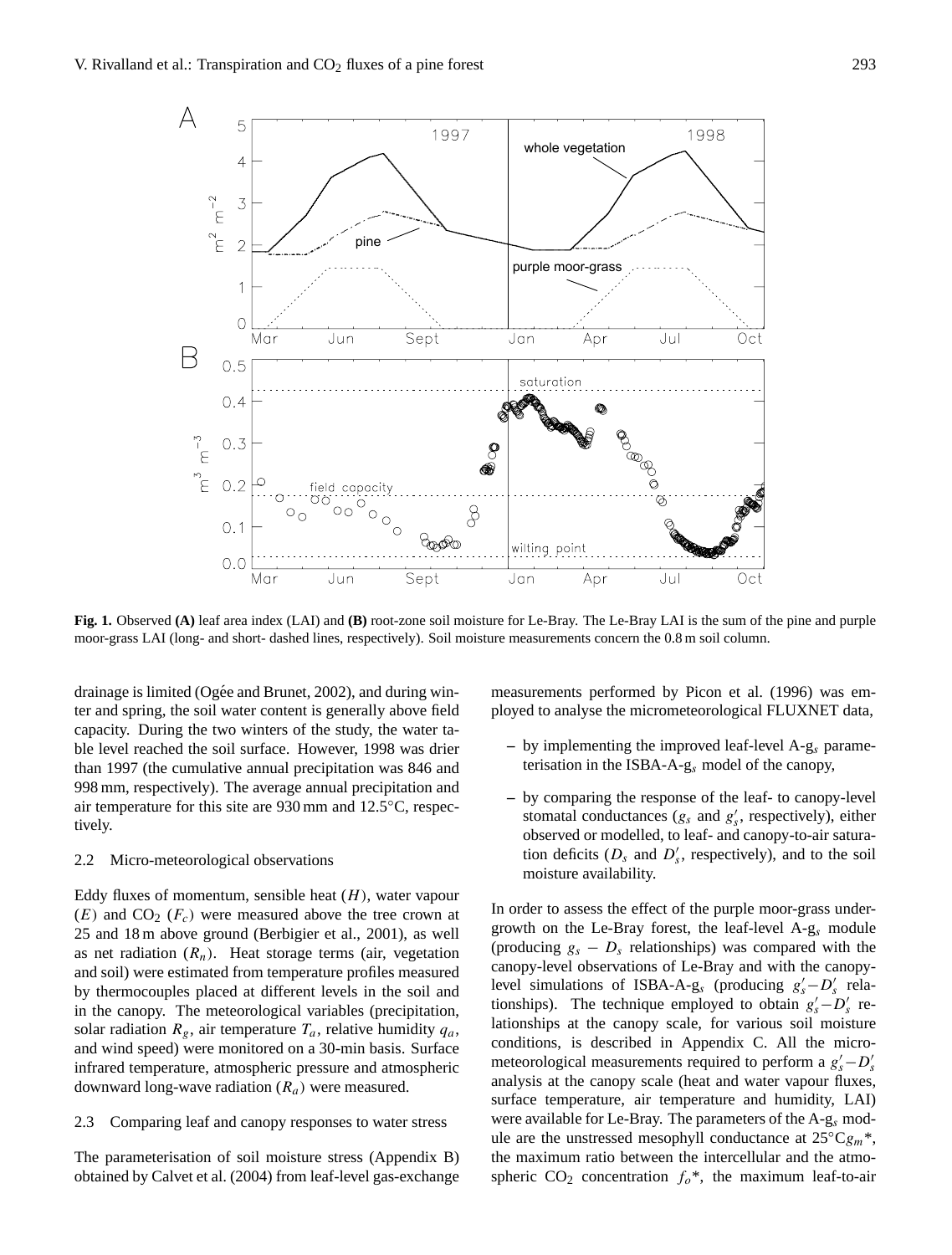**Table 2.** Typical values of the variables of the A-gs model for C3 plants, and temperature response. Note that  $\varepsilon_0$  is the maximum quantum use efficiency,  $\Gamma$  the compensation point,  $A_{m,max}$  the maximum net assimilation of the leaf, and  $g_m$  the mesophyll conductance (\* denotes unstressed soil moisture conditions). The temperature dependence of  $\Gamma$  is described by means of a  $Q_{10}$  response function  $X(T_s) = X(\omega 25)Q_{10}^{(T_s - 25)/10}$ .  $T_1$  and  $T_2$  denote temperatures that enable a description of temperature inhibition characteristics:  $X(T_s) = X(\omega_{25})Q_{10}^{(T_s-25)/10}$  {[1+ exp{0.3(T<sub>1</sub>-T<sub>s</sub>)}]  $[1 + \exp\{0.3(T_s - T_2)\}]^{-1}$ , where  $X(T_s)$  and  $X(\text{@25})$  are the values of the variables corresponding to the leaf temperatures  $T_s$  and 25◦C, respectively.

| Parameter $(X)$                                   | $X_{25}$ |     | $Q_{10}$ $T_1$ (°C) $T_2$ (°C) |    |
|---------------------------------------------------|----------|-----|--------------------------------|----|
| $\varepsilon_0$ (mg J <sup>-1</sup> PAR)          | 0.017    |     |                                |    |
| $\Gamma$ ( $\mu$ mol mol <sup>-1</sup> )          | 45.      | 15  |                                |    |
| $A_{m,max}$ (mg m <sup>-2</sup> s <sup>-1</sup> ) | 2.2      | 2.0 | 8                              | 38 |
| $g_m$ org <sub>m</sub> * (mm s <sup>-1</sup> )    | $X_{25}$ | 2.0 |                                | 36 |

saturation deficit  $D_{max}$ <sup>\*</sup>, the cuticular (or minimum) conductance  $g_c$  and the critical extractable soil moisture  $\theta_c$ . The corresponding parameter values for maritime pine are (Calvet et al., 2004)  $1.58 \text{ mm s}^{-1}$ , 0.61,  $100 \text{ g kg}^{-1}$ , 0 mm s<sup>-1</sup>, and 0.10, respectively. These values are listed in Table 3.

## 2.4 Modelling the undergrowth effect

Previous studies have shown that the Le-Bray purple moorgrass undergrowth represents about 1/3 of the summertime total LAI and contributes 1/3 of the total stand evapotranspiration (Loustau and Cochard, 1991), whereas only 20% of the incident PAR reaches the undergrowth (Hassika et al., 1997).

In ISBA-A-g<sup>s</sup> , the effect of PAR extinction by the vegetation canopy is accounted for by using a simple radiative transfer model and by integrating  $A_n$  and  $g_s$  over the vertical. A homogeneous leaf vertical distribution is assumed and the integration is performed by using a Gauss three-point quadrature (Calvet et al., 1998). In order to account for the specific behaviour of the undergrowth, different leaf properties were prescribed:

- **–** at the two highest integration Gauss levels (Appendix D) of the radiative transfer module of ISBA-A-g<sup>s</sup> , the parameters of maritime pine were prescribed in the A-g<sup>s</sup> module, using the woody drought-avoiding strategy described in Calvet et al. (2004),
- **–** at the lowest Gauss level both the herbaceous droughttolerant and drought-avoiding strategies were tested, with specific parameters corresponding to purple moorgrass.

This new version of  $ISBA-A-g_s$  is described in Appendix D. This simple and pragmatic method allowed us to account

for undergrowth vegetation while using a single-layer SVAT model. These changes only affected the computation of net assimilation and stomatal conductance; other variables of the ISBA-A- $g_s$  model, like surface temperature,  $CO_2$  concentration or saturation deficit, remained representative for the whole canopy.

Purple moor-grass is characterised by a large value of the minimum conductance  $g_c$ . The  $g_c$  value given by Kerstiens (1996) for this species is more than  $1 \text{ mm s}^{-1}$  (Table 3). This value is consistent with the high values of leaf conductance observed by Loustau and Cochard (1991) for the Le-Bray forest undergrowth, during dry periods characterised by high  $D<sub>s</sub>$  values. Several simulations were made with the modified ISBA-A-g<sub>s</sub>, in order to estimate the other A-g<sub>s</sub> parameters of the undergrowth  $(g_m^*, D_{max}^*, \theta_C)$ . The effect of soil moisture on the  $g_m$  and  $D_{max}$  variables was described by using the parameterisation proposed by Calvet (2000) for  $C_3$  herbaceous plants. The drought-tolerant response of  $g_s$  and  $A_n$  to soil water stress was found to provide better results than the drought-avoiding strategy. The following unstressed parameters were used (Table 3):  $g_m^*$ =1.79 mm s<sup>-1</sup> (at a temperature of 25°C),  $D_{max}^*$ =19 g kg<sup>-1</sup>, with a value of  $\theta_C$  of 0.3. The low value of  $\overline{D}_{max}^*$  obtained for purple moor-grass (Table 3) is characteristic of a high sensitivity of stomatal aperture to leaf-to-air saturation deficit, as opposed to the low sensitivity of the water use efficiency to the soil water stress, characteristic of a drought-tolerant strategy. The other parameters of the A-g<sup>s</sup> model listed in Table 2, were prescribed according to typical values given in Calvet et al.  $(1998)$  for  $C_3$  plants.

#### 2.5 Modelling the Alios effect

The Le-Bray soil moisture evolution is driven, to a large extent, by the presence of a near-surface water table in winter, due to the Alios layer (Sect. 2.1) acting as an obstacle to drainage at the bottom of the root zone. Consequently, the effective soil hydraulic conductivity for Le-Bray (Delpech, 1996) is much smaller  $(0.28 \text{ m d}^{-1})$  than for a usual sandy soil (15 m  $d^{-1}$ ). In such conditions, the texture-driven value of the drainage coefficient  $C_3$  proposed by Noilhan and Planton (1989) and used in the ISBA-A-g<sup>s</sup> model was not applicable and had to be calibrated. Drainage was not measured at Le-Bray but it was the only unknown term of the water balance equation. The available measurements of precipitation, evapotranspiration, and soil water content, were used by Ogée et al. (2001) to estimate the  $C_3$  parameter:  $C_3$ =0.012 (Table 1), a value about 215 times lower than the ISBA value for a sandy soil.

#### 2.6 Forest heat transfer parameters

The vegetation heat transfer coefficient  $C_v$  used in the ISBA model and the logarithmic ratio between momentum and heat roughness lengths  $(z_0 \text{ and } z_{0h} \text{, respectively})$ , also called *kB*<sup>−1</sup>, had to be estimated. For open canopies, an empirical value of  $kB^{-1}$ =2.3 is often assumed, but significantly higher values were obtain by calibration (Calvet et al., 1998)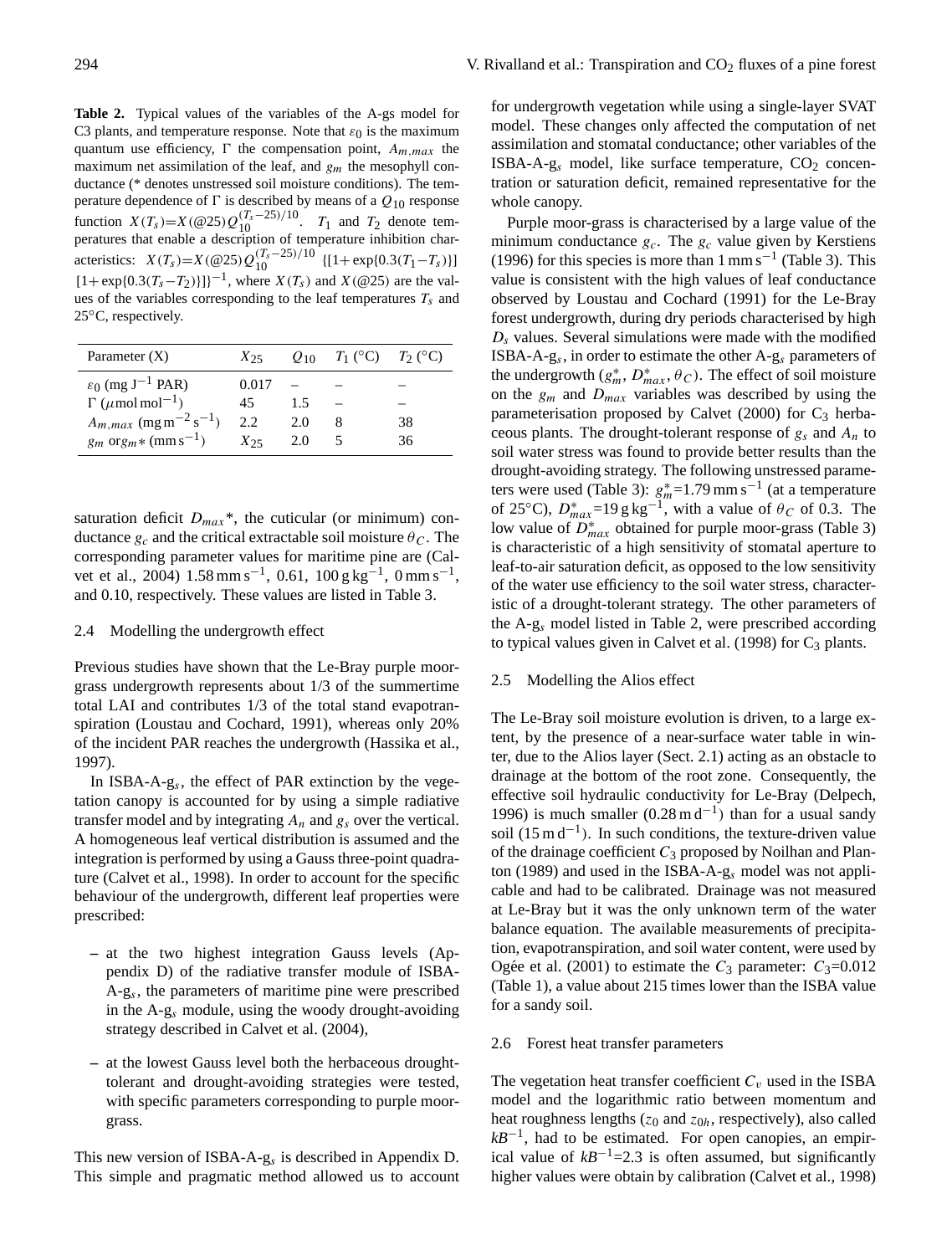**Table 3.** Values of the parameters for the trees and undergrowth of Le-Bray.

Note that  $g_m$  is the mesophyll conductance,  $f_0$  the maximum potential value of the ratio between internal and external leaf concentration of  $CO<sub>2</sub>$ ,  $D<sub>max</sub>$  the maximum value of air saturation deficit (\* denotes unstressed soil moisture conditions),  $g<sub>c</sub>$  the leaf cuticular conductance and  $\theta_c$  the critical extractable soil moisture.

| Plant species                      | $g_m*$<br>$(mm s^{-1})$ | to*          | $D_{max}$ *<br>$(g \, kg^{-1})$ | g <sub>c</sub> | $\theta_c$<br>$(mm s^{-1})$ | Response to soil<br>moisture stress                            | Source                                                                                                                          |
|------------------------------------|-------------------------|--------------|---------------------------------|----------------|-----------------------------|----------------------------------------------------------------|---------------------------------------------------------------------------------------------------------------------------------|
| Maritime pine<br>Purple moor-grass | 1.58<br>1.79            | 0.61<br>0.95 | 100<br>19                       | 0.0<br>1.07    | 0.10<br>0.30                | Drought-avoiding <sup>a</sup><br>Drought-tolerant <sup>b</sup> | Calvet et al., 2004<br>Kerstiens (1996) for $g_c$<br>Optimisation of the<br>model's score on fluxes<br>for the other parameters |

<sup>a</sup> Stress response for woody species by Calvet et al., 2004

<sup>b</sup> Stress response for herbaceous species by Calvet, 2000



**Fig. 2.** Observed and simulated stomatal conductance of the Le-Bray forest versus leaf-to-air saturation deficit, for various soil moisture conditions: values of the normalised extractable soil moisture content, comprised in the intervals 0.10–0.25, 0.30–0.45, 0.70–0.80, 0.9–1.0 (solid circles, pluses, points, and open circles, respectively).  $(A, C, D)$  Canopy-level conductance  $g'_s$  vs. effective leaf-to-air saturation deficit  $D'_s$ , (B) leaf-scale  $g_s$  vs.  $D_s$ . The observed and simulated estimates were obtained from (A) micrometeorological measurements of Berbigier et al. (2001), (B) leaf-scale simulations by the A-gs model using the Picon drought-avoiding parameterisation  $(g_m^* = 1.58 \text{ mm s}^{-1}, f_0^* = 0.61, D_{max} = 100 \text{ g kg}^{-1}, \theta_c = 0.10)$ , and from ISBA-A-g<sub>s</sub> simulations using the Picon drought-avoiding parameterisation, considering (C) a representation of the purple moor-grass undergrowth in the pine forest, or (D) a single layer of maritime pine. The  $g'_s$  and  $D'_s$  values were obtained by using the method described in Appendix C, for both the model (C, D) and the observations (A).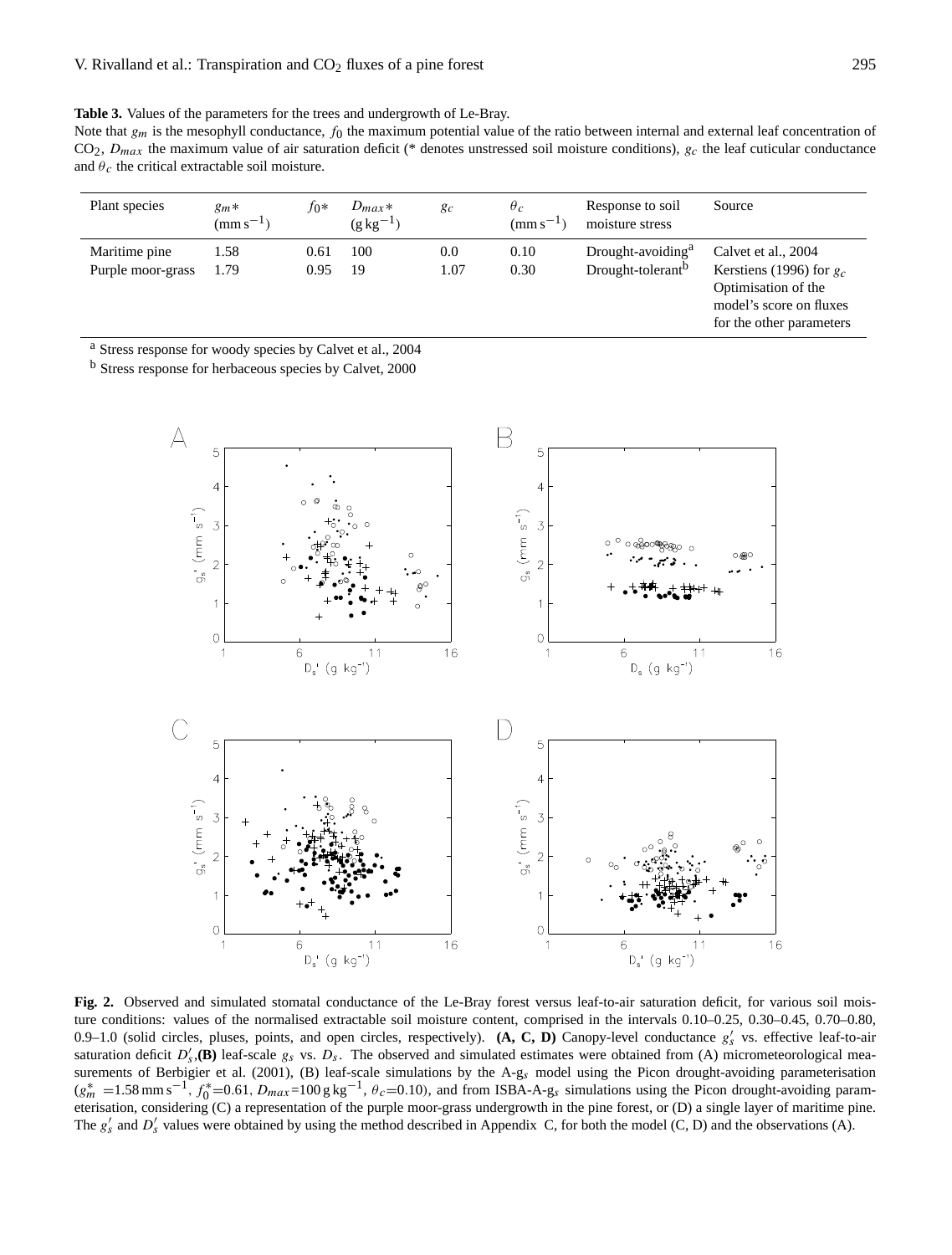or experimental measurements (Verhoef et al., 1997). A value of 3, consistent with measurements of Lagouarde et al. (1994) over Le-Bray, was used in our simulations.

The parameter  $C_v$  was estimated by minimizing the rms error between simulated and observed half-hourly averaged total storage flux (in the ground and in different compartments of the canopy) given by Lamaud et al. (2001). The optimal value  $C_v=1.2\times10^{-5}$  K m<sup>-2</sup> J<sup>-1</sup>, is similar to the value, found by Delire et al. (1997) for an Amazonian forest site.

#### 2.7 Estimating the ecosystem respiration

In-situ eddy correlation measurements provided half-hourly estimates of the net  $CO<sub>2</sub>$  flux,  $F<sub>c</sub>$  (in this study, positive values of  $F_c$  correspond to a downward flux), representing the difference between ecosystem gross primary production  $A_g$ (i.e. the sum of net assimilation  $A_n$  and autotrophic dark respiration  $R_d$ ) and the ecosystem respiration  $R_e$ :

$$
F_c = A_g - R_e \,. \tag{1}
$$

The  $R_e$  values were estimated with nighttime net  $CO<sub>2</sub>$  fluxes on turbulent nights (friction velocity  $u^* > 0.4$ ) by Berbigier et al. (2001). The obtained expression is given by Eq. (2), in units of mg  $CO<sub>2</sub> m<sup>-2</sup> s<sup>-1</sup>$ :

$$
R_e = 0.0422 \exp(0.105 T_{Soil-LB}), \qquad (2)
$$

where  $T_{Soil-LB}$  represents the in-situ surface soil temperature  $(^{\circ}C)$ , at the soil-litter interface (Berbigier at al., 2001). In order to account for the difference between  $T_{Soil-LB}$  and the soil temperature values  $(T_2)$  produced by ISBA-A-g<sub>s</sub>, a  $Q_{10}$  temperature-response function was used to represent  $R_e$ in  $ISBA-A-g<sub>s</sub>$ :

$$
R_e = R_{e25} \cdot Q_{10}^{(T2 - 25)/10} \,. \tag{3}
$$

Best-fit  $R_{e25}$  and  $Q_{10}$  parameters of Eq. (3) were obtained by minimizing the rms error between the  $R_e$  estimates given by Eq. (2), based on the measured  $T_{Soil-LB}$ , and the values of  $R_e$  given by Eq. (3), based on the modelled  $T_2$ . Equation (3) was found to be a good approximation of Eq. (2), with rms errors less than 0.03 mg  $CO_2$  m<sup>-2</sup> s<sup>-1</sup>, and a square correlation coefficient value higher than 0.85. The  $R_{e25}$  value of Eq. (3) obtained for Le-Bray was 0.39 mg CO<sub>2</sub> m<sup>-2</sup> s<sup>-1</sup>, with a  $Q_{10}$ value of 2.22.

## 2.8 Model statistics

The employed statistics to assess the model performance were the rms difference, the mean bias, and the skill score. The model skill score *Ef* (or Nash criterium) is defined as:

Ef = 1 − P i (xiOBS − xiMOD) 2 P i (xiOBS − xOBS) 2 , (4)

where  $x$  are the values of the considered variable, either measured or simulated (*OBS* and *MOD* subscripts, respectively). A value of *Ef* of 1 corresponds to a perfect simulation and values of *Ef* close to 0 correspond to a basic representation of x by its constant average value. Values of *Ef* lower than about 0.2 show that the model is not adequate.

#### **3 Results**

The ISBA-A-g<sup>s</sup> model simulations for the Le-Bray forest were performed for the two years 1997 and 1998, by using the parameters given in Tables 1–3. The model was run by prescribing the LAI series presented in Fig. 1. An adaptation of ISBA-A-g<sup>s</sup> to the presence of a contrasting vegetation undergrowth (Sect. 2.4) was used, and the stomatal behaviour of the pines was described by using the results of Calvet et al. (2004) at the leaf level.

#### 3.1 Undergrowth contribution for Le-Bray

The purple moor-grass undergrowth had a pronounced effect on the canopy conductance  $g'_{s}$ . This conclusion was derived from the analysis of the relationship between  $g'_{s}$  and  $D'_{s}$ , either observed or modelled. For optimal PAR and temperature conditions,  $g'_{s}$  depends mainly on water stress, i.e. on atmospheric humidity and on soil water availability. The water stress is represented by two variables: the canopy-level saturation deficit  $D'_s$  and the soil moisture index  $\theta$  (Eqs. (C2) and (B1), respectively). Analysing  $g'_{s} - D'_{s}$  relationships at contrasting values of  $\theta$ , is a way to characterise the canopy response to water stress.

In order to assess the stomatal sensitivity to air humidity of the Le-Bray forest for various soil moisture conditions, and the impact of the undergrowth vegetation, the canopy-level  $g'_{s}$  and  $D'_{s}$  derived from the measurements (and obtained by the method described in Sect. 2.3 and Appendix C) were compared with the  $g'_{s}$  and  $D'_{s}$  values produced by ISBA-A-g<sup>s</sup> , with and without the improved representation of the undergrowth vegetation. In Fig. 2a, the observed Le-Bray  $g'_s - D'_s$  relationship, based on the micrometeorological measurements, is shown for four classes of soil moisture. The different levels of soil water stress had an effect on  $g'_{s}$  and  $D'_s$ : while the ordinary decrease of  $g'_s$ , in response to increasing  $D'_s$ , was observed, a slight but noticeable difference appeared in the relative position of stressed and unstressed conditions. However, the obtained  $g'_{s}$  and  $D'_{s}$  values disagreed with the behaviour modelled in Calvet et al. (2004), using the leaf-level measurements of Picon et al. (1996) over maritime pine (Fig. 2b). The leaf-level  $A-g_s$  simulations obtained by using the Picon leaf-level parameters given in Table 3 predicted a less marked response of  $g_s$  to saturation deficit, and a clear, independent soil moisture effect. Figure 2c and d show that the difference between the model and the observations could be explained by including the undergrowth contribution in ISBA-A-g<sup>s</sup> : while the model response at the canopy level, considering a single layer of pine (Fig. 2d), was very similar to leaf-level simulations, accounting for the purple moor-grass layer in the model as described in Sect. 2.4 (Fig. 2c) permitted one to simulate the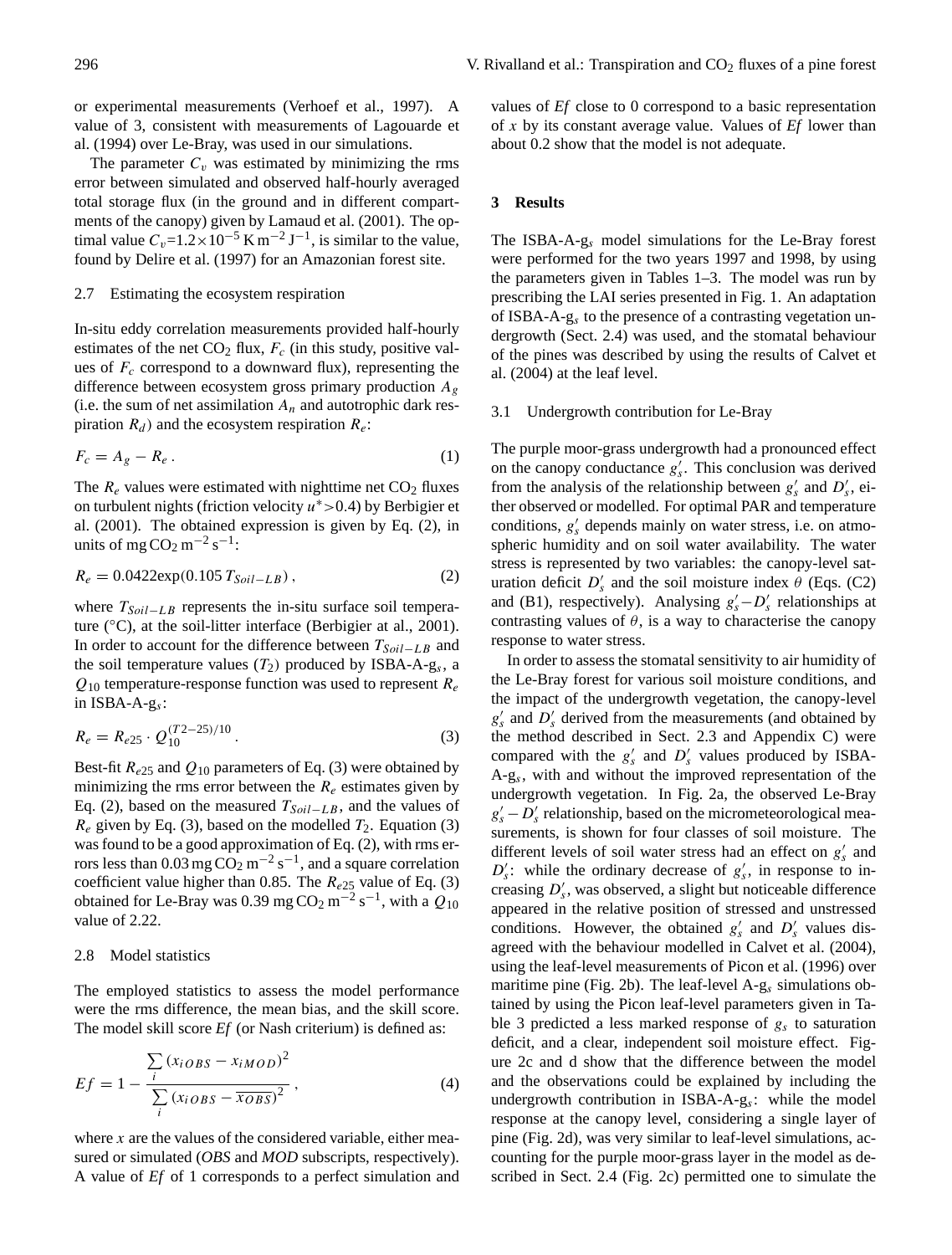**Table 4.** Errors affecting the simulated Le-Bray site half-hourly outputs in 1997 and 1998 for different ISBA parameterisations in terms of rms error, mean bias (simulated minus observed), and skill score on evapotranspiration  $(E)$ , heat flux  $(H)$ , net radiation  $(R_n)$ , heat storage flux (G), surface temperature  $(T_s)$ , soil water storage  $(w_2 \times d_2)$  and net ecosystem CO<sub>2</sub> flux ( $F_c$ ).

| <b>ISBA</b><br>Version | <b>Statistics</b><br>1997/1998        | E                                                                | H                                                          | $R_n$                                                                                                            | G                                                                  | $T_{\rm s}$                               | $w_2 \times d_2$                     | $F_c$                                   |
|------------------------|---------------------------------------|------------------------------------------------------------------|------------------------------------------------------------|------------------------------------------------------------------------------------------------------------------|--------------------------------------------------------------------|-------------------------------------------|--------------------------------------|-----------------------------------------|
| Standard <sup>a</sup>  | rms error<br>mean bias<br>skill score | $38/38$ W m <sup>-2</sup><br>$3/2 \text{ W m}^{-2}$<br>0.81/0.77 | $43/50 W m^{-2}$<br>$22/23$ W m <sup>-2</sup><br>0.75/0.66 | $13/15 \text{ W m}^{-2}$<br>$-8/-11$ W m <sup>-2</sup><br>1/0.99                                                 | $35/23 \text{ W m}^{-2}$<br>$-17/1$ W m <sup>-2</sup><br>0.33/0.49 | $1.8/1.0$ °C<br>$1.2/0.4$ °C<br>0.93/0.98 | $49/31$ mm<br>$39/3$ mm<br>0.67/0.92 |                                         |
| $A-g_s^b$              | rms error                             | $43/48$ W m <sup>-2</sup>                                        | $53/57$ W m <sup>-2</sup>                                  | $12/14 \text{ W m}^{-2}$                                                                                         | $34/24$ W m <sup>-2</sup>                                          | $1.8/1.2$ °C                              | $57/27$ mm                           | 0.215/0.212<br>$mg \, m^{-2} s^{-1}$    |
|                        | mean bias                             |                                                                  |                                                            | $-2/-2$ W m <sup>-2</sup> 25/26 W m <sup>-2</sup> $-8/-10$ W m <sup>-2</sup> $-15/2$ W m <sup>-2</sup> 1.2/0.6°C |                                                                    |                                           | $50/9$ mm                            | 0.010/0.029<br>$mg \, m^{-2} s^{-1}$    |
|                        | skill score                           | 0.76/0.63                                                        | 0.62/0.55                                                  | 1/0.99                                                                                                           | 0.36/0.44                                                          | 0.93/0.97                                 | 0.54/0.94                            | 0.46/0.47                               |
| $A-gs$ <sup>c</sup>    | rms error                             | $40/40 \text{ W m}^{-2}$                                         |                                                            | $43/46 \text{ W m}^{-2}$ 12/14 W m <sup>-2</sup> 34/22 W m <sup>-2</sup>                                         |                                                                    | $1.7/1.0$ °C                              | $30/25$ mm                           | 0.204/0.198<br>$mg \, m^{-2} s^{-1}$    |
|                        | mean bias                             | $8/8 \text{ W m}^{-2}$                                           |                                                            | $16/17 \text{ W m}^{-2}$ $-7/9 \text{ W m}^{-2}$ $-16/2 \text{ W m}^{-2}$ $1.1/0.4^{\circ}\text{C}$              |                                                                    |                                           | $10/-18$ mm                          | $-0.015/0.003$<br>$mg \, m^{-2} s^{-1}$ |
|                        | skill score                           | 0.79/0.75                                                        | 0.75/0.71                                                  | 1/1                                                                                                              | 0.38/0.52                                                          | 0.94/0.98                                 | 0.87/0.95                            | 0.51/0.54                               |

<sup>a</sup> ISBA (Noilhan and Mahfouf, 1996), no representation of photosynthesis, Minimum stomatal resistance  $Rs_{min}=200$  s m<sup>-1</sup>

 $<sup>b</sup>$  ISBA-A-g<sub>s</sub>, one layer of maritime pine, drought-avoiding parameterisation</sup>

 $(g_m^* = 1.58 \text{ mm s}^{-1}, f_0^* = 0.6, D_{max} = 100 \text{ g kg}^{-1}, \theta_c = 0.1)$ <br><sup>c</sup> ISBA-A-g<sub>s</sub>, including the characteristics of the purple moor-grass undergrowth



**Fig. 3.** Comparison of the ISBA-A-gs simulations of soil moisture with the measurements (lines and circles, respectively), in 1997 and 1998, for Le-Bray. Two simulations are compared: considering a single layer of maritime pine, or a layer of maritime pine and an additional layer representing the purple moor-grass undergrowth (long-dashed and solid lines, respectively). The dashed lines indicate (from top to bottom) different soil water contents: saturation, field capacity, wilting point. Soil moisture measurements concern the 0.8 m soil column.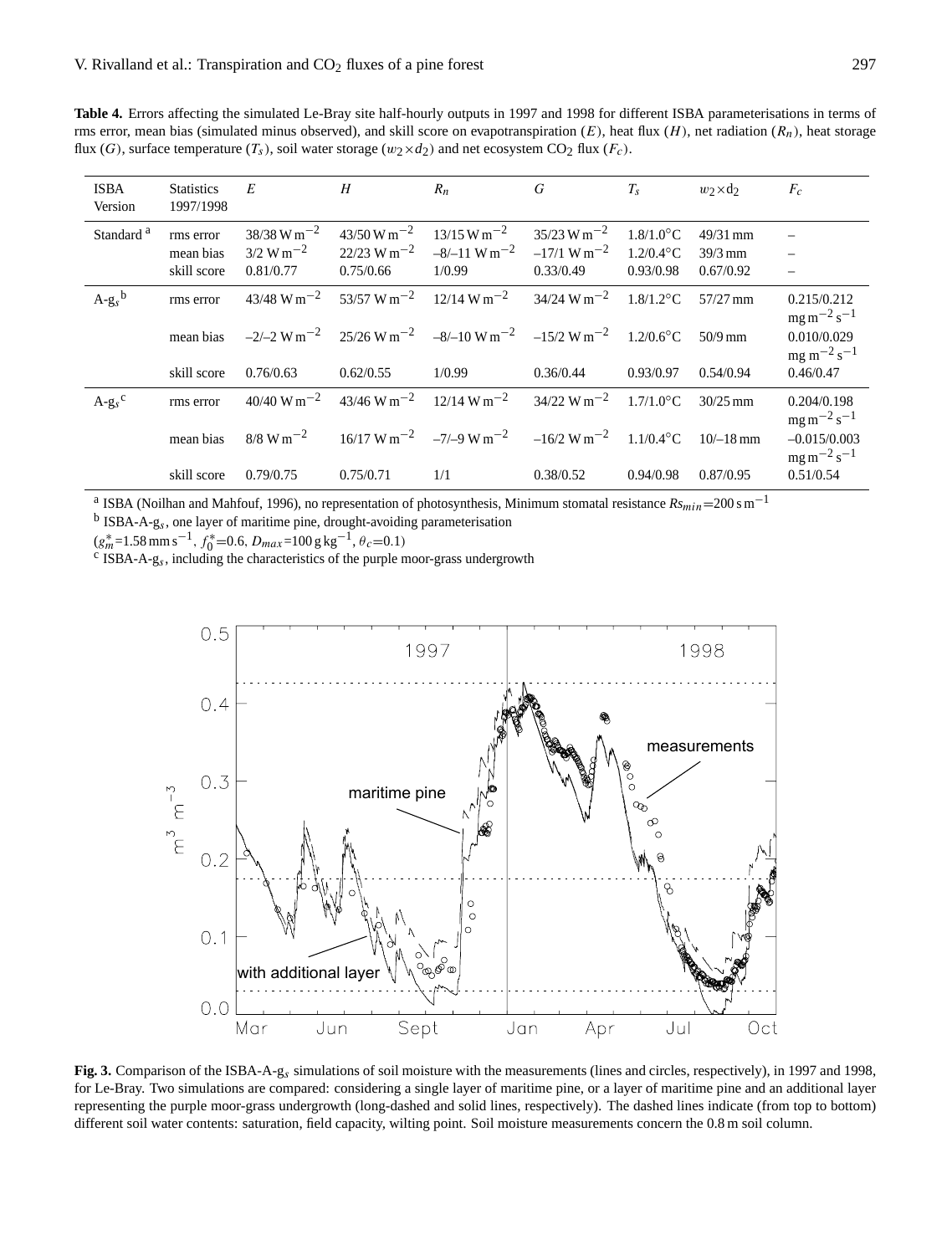

Fig. 4. Seasonal performance of the ISBA-A-gs model over the Le-Bray forest, in terms of (A, C) evapotranspiration and (B, C) net CO<sub>2</sub> flux: **(A, B)** comparison of simulations with eddy covariance measurements (grey and dark lines, respectively), **(C)** skill score (Nash criterium) for evapotranspiration and net  $CO_2$  flux (thick and fine lines, respectively). The simulated  $CO_2$  flux was obtained by using the ecosystem respiration of Berbigier et al., 2001. The flux and skill score values are smoothed using a 30-day moving average, in order to show the general trend.

increased sensitivity to saturation deficit and the lower soil moisture control which was observed over Le-Bray (Fig. 2a). Therefore, the low apparent sensitivity of the Le-Bray forest to soil moisture stress, and its apparent high sensitivity to saturation deficit, could be explained by the presence of undergrowth species presenting a large stomatal sensitivity to saturation deficit and a high minimum conductance (Table 3). Note also that the parameters of Table 3 describing the purple moor-grass denoted a high photosynthesis capacity of the undergrowth: the  $g_m * f_o *$  variable, which controls the gross photosynthetic rate in the absence of stress (Calvet et al., 2004) reached 1.37 mm s<sup>-1</sup> for the purple moor-grass, against 0.96 mm s−<sup>1</sup> for maritime pine. Hence, accounting for the specific characteristics of the undergrowth is likely to have an impact on the simulation of the  $CO<sub>2</sub>$  flux (see below).

## 3.2 Surface water and energy budget

In order to test the suitability of the two versions of ISBA- $A-g<sub>s</sub>$  (with and without the properties of undergrowth vegetation), the model outputs (water vapour and heat fluxes, soil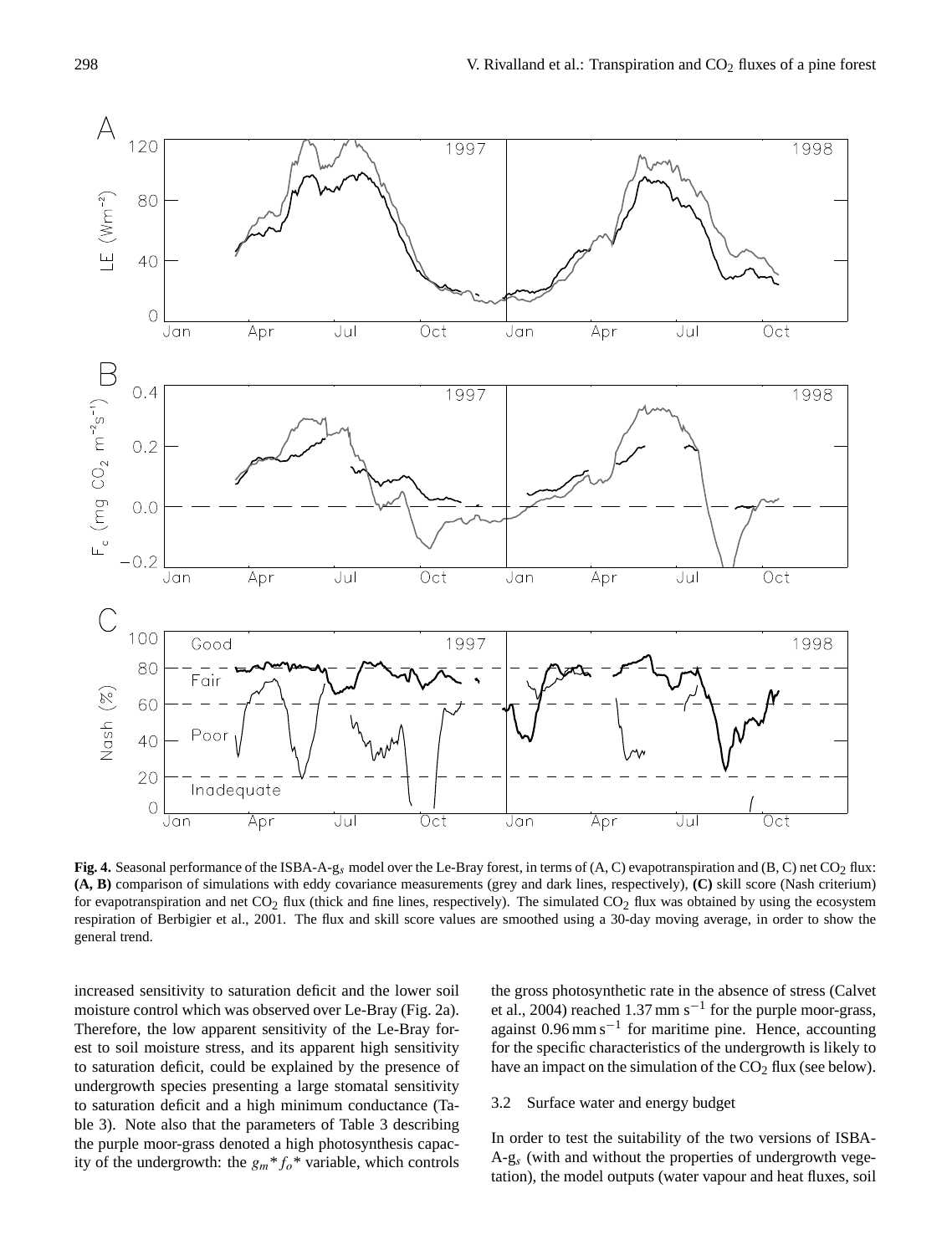| Source                                          | Climate <sup>a</sup>             | <b>GPP</b><br>$(g C m^{-2} yr^{-1})$             | $R_e$<br>$(g C m^{-2} yr^{-1})$                  | <b>NEE</b><br>$(g \text{ C m}^{-2} \text{ yr}^{-1})$ | E<br>$\text{(mm yr}^{-1})$               | Occurrence<br>of $\theta$ < 0.3(%) | Occurrence<br>of $\theta < 0.6$ (%) |
|-------------------------------------------------|----------------------------------|--------------------------------------------------|--------------------------------------------------|------------------------------------------------------|------------------------------------------|------------------------------------|-------------------------------------|
| <b>Observations</b><br>(Berbigier et al., 2001) | 350                              | $2300/-$                                         | $1680/-$                                         | 623/536                                              | 546/469                                  | 14/22                              | 34/27                               |
| $ISBN-A-gsb$                                    | 350<br>700<br>$700+$<br>$700+pp$ | 2079/1718<br>3551/2922<br>3503/2933<br>3444/2858 | 1390/1017<br>1401/1023<br>1691/1225<br>1696/1227 | 689/701<br>2150/1899<br>1812/1708<br>1748/1630       | 472/449<br>467/354<br>544/413<br>429/406 | 0/10<br>0/1<br>3/13<br>15/17       | 18/20<br>2/12<br>24/25<br>31/26     |
| $ISBN-A-gsc$                                    | 350<br>700<br>$700+$<br>$700+pp$ | 1900/1558<br>3455/2663<br>3025/2661<br>2855/2545 | 1372/1002<br>1379/1010<br>1653/1194<br>1662/1196 | 528/556<br>2076/1654<br>1371/1467<br>1193/1349       | 573/435<br>625/495<br>627/561<br>606/549 | 26/24<br>13/17<br>32/26<br>34/27   | 38/31<br>25/25<br>45/33<br>48/41    |

**Table 5.** Observed and simulated terms of the carbon and water budgets of the Le-Bray forest: Gross Primary Productivity (GPP), ecosystem respiration ( $R_e$ ), Net Ecosystem Exchange (NEE), evapotranspiration (E), and occurrence of normalized extractable soil moisture ( $\theta$ ) values lower than 0.3 and 0.6. Values are presented for 1997 (from March to December) and 1998 (from January to November).

<sup>a</sup> Climate scenario: 350 stands for the observed atmospheric forcing

700 stands for a  $CO<sub>2</sub>$ -doubling scenario

700+ stands for a CO<sub>2</sub>-doubling scenario combined with an air temperature increase of 3<sup>°</sup>C

700+pp stands for a CO<sub>2</sub>-doubling scenario combined with an air temperature increase of  $3°C$ , a precipitation

wintertime (DJF) increase of 40% and summertime (JJA) and autumn (SON) decrease of 10 and 20%, respectively, adapted from the Southwestern Europe scenario of Déqué et al. (1998).

<sup>b</sup> ISBA-A-g<sub>s</sub>, one layer of maritime pine, drought-avoiding parameterisation  $(g_m^* = 1.58 \text{ mm s}^{-1}, f_0^* = 0.6, D_{max} = 100 \text{ g kg}^{-1}, \theta_c = 0.1)$  $\text{c}$  ISBA-A-g<sub>s</sub>, including the characteristics of the purple moor-grass undergrowth

moisture, and  $CO<sub>2</sub>$  fluxes) were compared with the 2-year field measurements (Table 4). The results obtained by using the standard version of ISBA (without a description of photosynthesis nor the ability to simulate the  $CO<sub>2</sub>$  fluxes) are presented, as well.

Accounting for the undergrowth permitted one to improve all the scores of ISBA-A-g<sup>s</sup> slightly. In particular, the best simulation of soil moisture was obtained (rms error of 30 mm in 1997, against 49 mm for the standard version of ISBA), while also performing well in terms of fluxes and surface temperature. However, the model predicted soil moisture values lower than the wilting-point at the end of the summer (Fig. 3), in contradiction with the measurements performed above the compact Alios layer. This behaviour was probably caused by the simplified modelling of the undergrowth contribution which did not permit one to simulate precisely the senescence of the purple moor-grass in September (i.e. the fraction of LAI attributed to the undergrowth was overestimated by the model). The non-stomatal evaporation of the undergrowth (due to the high value of  $g_c$ ) then triggered below wilting-point evaporation. This problem was particularly acute at the end of the summer of 1998, as shown by the fall in seasonal skill score of the model on  $E$  and  $F_c$ (Fig. 4c). Note that this poorly simulated period was part of the general trend of the model to overestimate  $E$  at summertime (Fig. 4a).

#### 3.3 Net ecosystem  $CO<sub>2</sub>$  exchange

Figure 4 shows that the model skill score on  $F_c$  was generally lower than the model skill score on  $E$ . In particular,  $F_c$  was poorly simulated in some situations because the employed respiration model (Eq. 3) was probably too simple to account for the complex interaction between climate and the biological phenomena involved in the respiration. Also, owing to the nonlinear nature of Eq. (3), a small deviation of  $R_{e25}$  or  $Q_{10}$  may have caused a significant bias in the estimation of the ecosystem respiration.

Accounting for the undergrowth for Le-Bray permitted one to improve the model skill score on  $F_c$ : 0.51 for 1997, against 0.46 without undergrowth description (Table 5). Also, the improvement was noticeable for cumulative values. Figure 5 compares the observed and the simulated cumulative carbon storage or net ecosystem exchange (NEE). The simulated NEE at Le-Bray corresponds to a large net sink of carbon (Fig. 5 and Table 5), consistent with the observations. However, the cumulative NEE, at the end of the two-year period, was overestimated by the single layer model. In spite of the high photosynthesis capacity of the undergrowth in unstressed conditions, accounting for the distinct characteristics of the undergrowth in the model simulations, triggered a decrease of about 20% in the modelled NEE (Fig. 5 and Table 5). This was caused by the higher sensitivity of the purple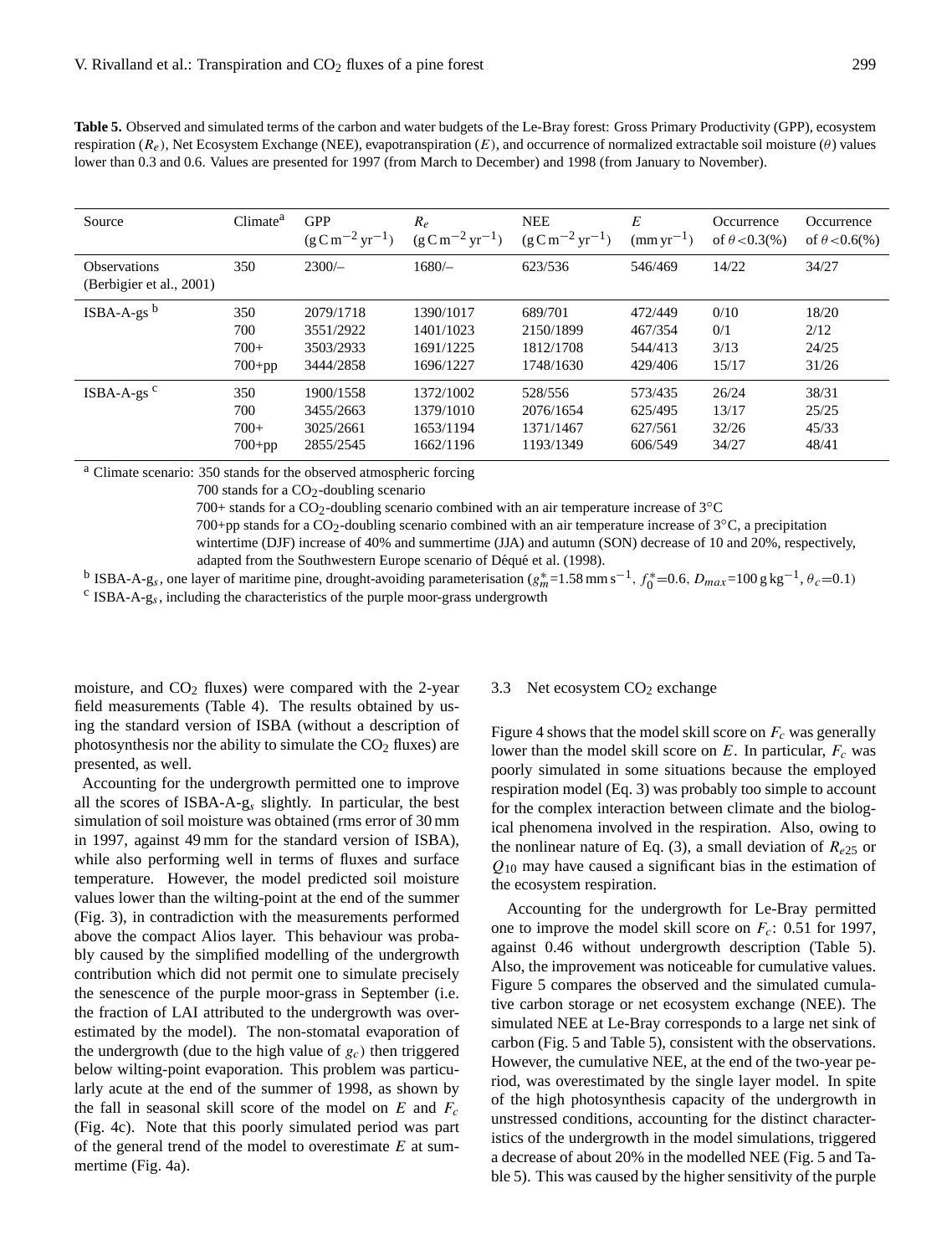

**Fig. 5.** The 2-year evolution of the cumulative daily net carbon storage (NEE) for the Le-Bray forest, as estimated from eddy correlation measurements and ISBA-A-gs simulations (solid and dotted or dashed lines, respectively). The missing half-hourly data of the observed time series (9.4%) and the corresponding simulated values were replaced by zero values. Two simulations are displayed: assuming that the canopy consists of either a single layer of maritime pine or accounting for the characteristics of the purple moor-grass undergrowth (dotted and dash-dotted lines, respectively).



**Fig. 6.** Modelled leaf-net assimilation (An) of Le-Bray, for different climate scenarios, 350, 700, 700+ and 700+pp (solid, dotted, dashed, and dash-dotted lines, respectively). The ISBA-A-g<sub>s</sub> model was run using the Picon drought-avoiding parameterisation (gm\*=1.58 mm s<sup>-1</sup>, f0\*=0.6,  $D_{max}$ =100 g kg<sup>-1</sup>,  $\theta_c$ =0.01), considering **(A)** a single layer of maritime pine, or **(B)** a layer of maritime pine and an additional layer representing the purple moor-grass undergrowth. The  $A_n$  values are smoothed using a 30-day moving average, in order to show the general trend.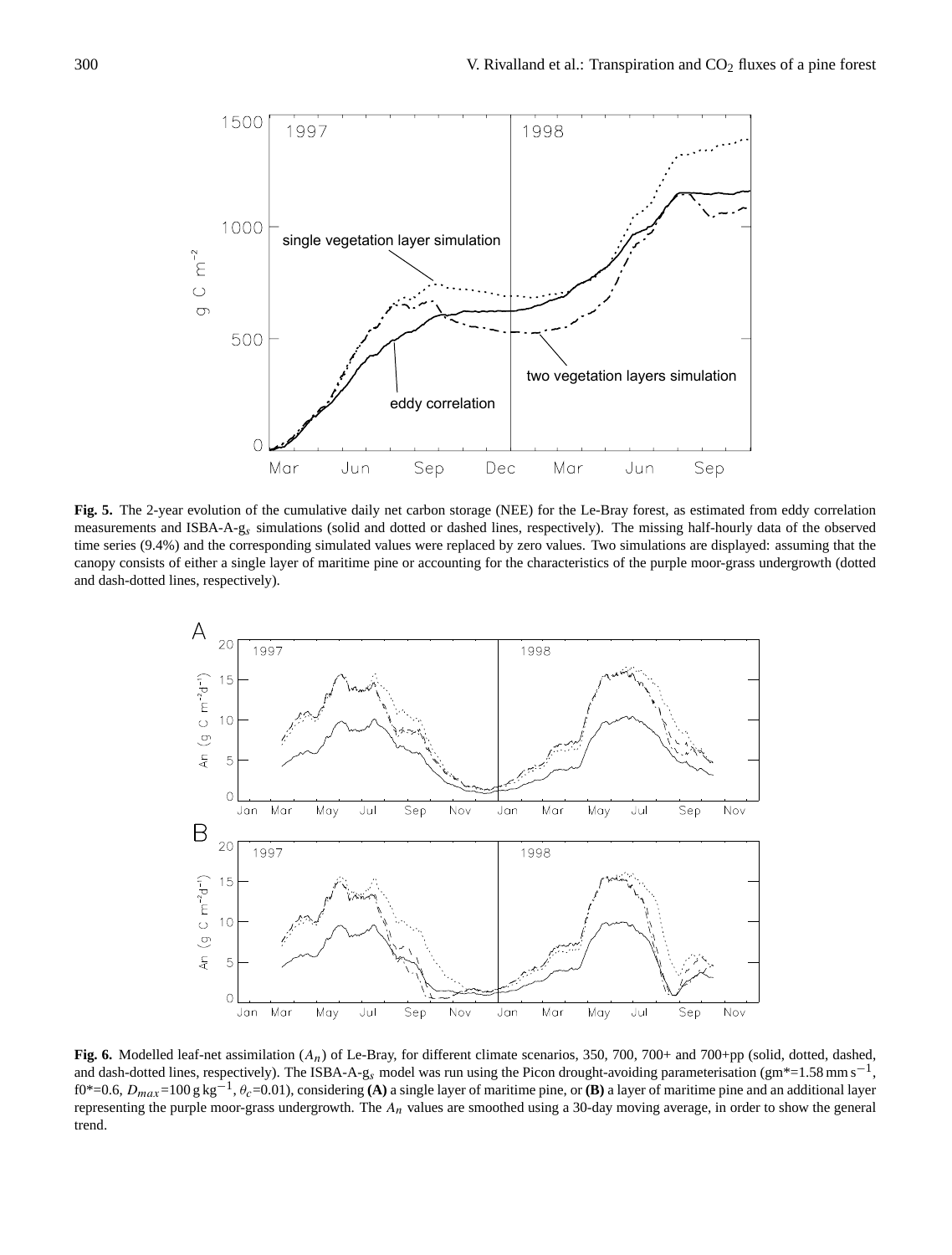

Fig. 7. Modelled ecosystem evapotranspiration (E) of Le-Bray, for different climate scenarios, 350, 700, 700+ and 700+pp (solid, dotted, dashed, and dash-dotted lines, respectively). Model parameterization used for these runs are identical to those of Fig. 6, considering: **(A)** a single layer of maritime pine, or **(B)** a layer of maritime pine and an additional layer representing the purple moor-grass undergrowth. The E values are smoothed using a 30-day moving average, in order to show the general trend.

moor-grass to the air humidity deficit and by the acceleration of the soil water depletion, related to the non-stomatal evaporation of the grass. The daytime  $F_c$  flux was overestimated by the model during the growing period and underestimated during autumn (Fig. 4). Attempts were made (not shown) to reduce the summertime overestimation of daytime  $F_c$  by prescribing lower values of  $g_m$ <sup>\*</sup> for pines: net assimilation diminished and the skill score (Eq. (1)) on  $F_c$  was improved. On the other hand, this correction tended to degrade the model performance in terms of mean bias and of cumulative values. In particular, the pre-existing underestimation of the annual gross primary productivity GPP (Table 5) was increased, causing a significant underestimation of NEE.

In spite of the improved description of the undergrowth, water vapour fluxes are better simulated than  $CO<sub>2</sub>$  ones. The simplicity of the respiration model is at least partly to blame.

## **4 Forest sensitivity to climate change**

A sensitivity study was performed (Table 5 and Fig. 6), in order to highlight first-order responses to climate change of the Le-Bray forest, on both water and  $CO<sub>2</sub>$  fluxes, and the impact of the undergrowth vegetation. Three climate change scenarios (700, 700+, and 700+pp) were considered:

- **–** CO2-doubling;
- **–** CO2-doubling combined with an air temperature increase of 3◦C;

**–** CO2-doubling scenario combined with an air temperature increase of 3◦C, and a seasonal redistribution of the precipitation regime (wintertime (DJF) increase of 40%, summertime (JJA) decrease of 10% and autumn (SON) decrease of 20%), respectively.

The latter scenario (700+pp) was adapted from the Southwestern Europe scenario of Déqué et al. (1998).

Irrespective of contrasting undergrowth characteristics, the simulations predicted a large effect of  $CO<sub>2</sub>$ -doubling on GPP, which increased by 50 to 70%. The effect of  $CO<sub>2</sub>$ -doubling on NEE was even more dramatic (700 scenario in Table 5) but was limited by the 3◦C warming and by the redistribution of precipitation (700+ and 700+pp scenarios). Figure 6 shows that the first-order response of leaf-net assimilation  $A_n$  was governed by CO<sub>2</sub>-doubling (the peak value of  $A_n$ was increased by 60 to 70%). The 3◦C warming tended to accelerate the growing phase of  $A_n$  during spring.

On the other hand, the advantage of a reduction in evapotranspiration caused by  $CO<sub>2</sub>$ -doubling (Fig. 7) was lost in the 700+ and 700+pp scenarios, and the occurrence of dry periods was increased (Table 5). This phenomenon triggered the acceleration of the decreasing phase of  $A_n$  during autumn (Fig. 6). The comparison between Figs. 6a and b shows that the purple moor-grass undergrowth was largely responsible.

Finally, prescribing in ISBA-A- $g_s$  a climate change scenario, including  $CO<sub>2</sub>$ -doubling, temperature increase, and redistribution of the precipitation regime, led to the following conclusions for Le-Bray:

**–** An increase of GPP of about 50 to 70%,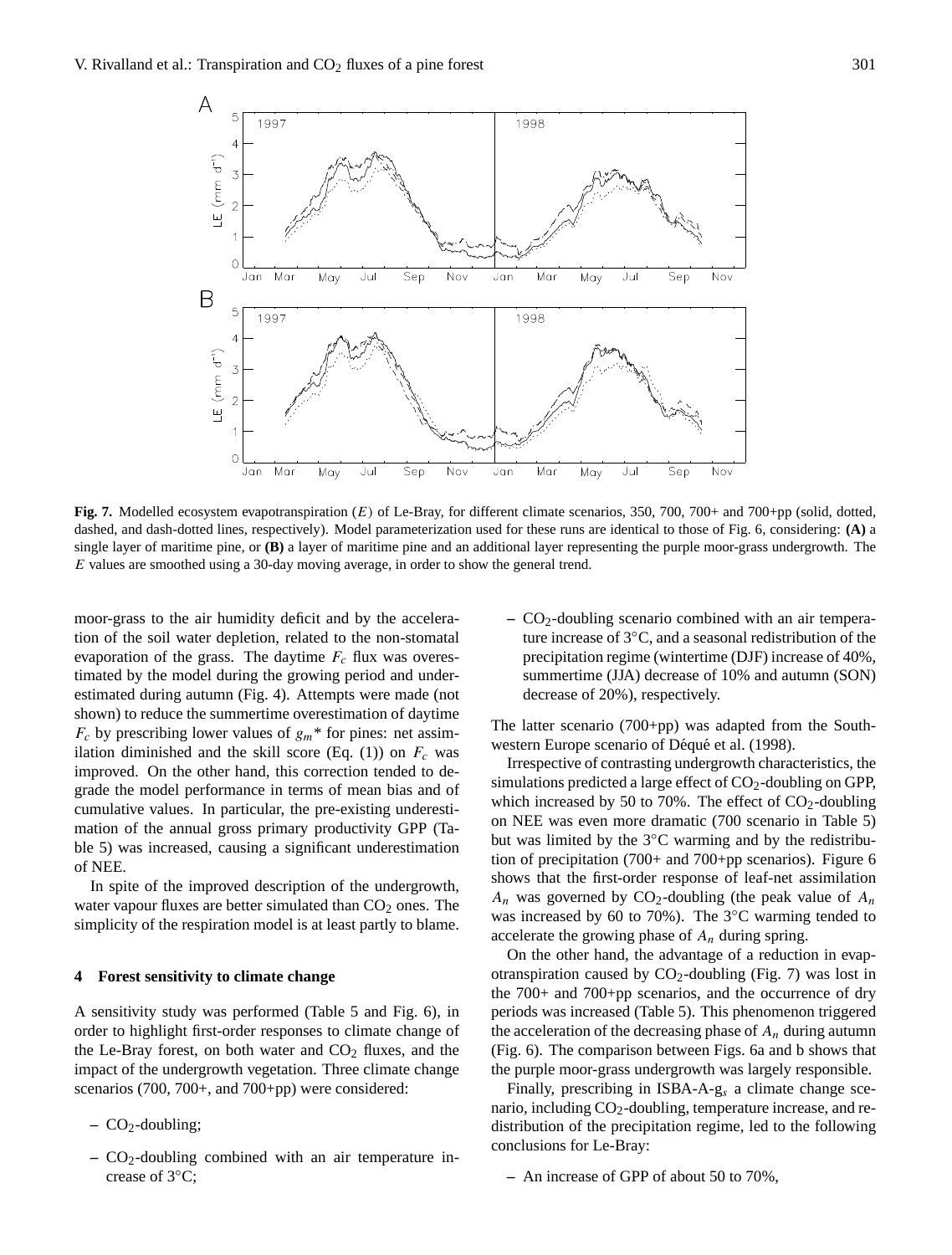- **–** A marked increase of NEE of about 130%,
- **–** An increase (about 20%) of ecosystem respiration,
- **–** A significant increase of the annual evapotranspiration and of the occurrence of drought periods.

#### **5 Conclusion**

The ISBA-A-g<sup>s</sup> SVAT model was parameterised for the Le-Bray forest, consisting of a coniferous species – maritime pine – and a herbaceous undergrowth. Most model parameters could be estimated from in-situ measurements rather than derived from model calibration. In particular, the physiological A-g<sup>s</sup> module of the model, assessed using independent leaf-level measurements and a functional parameterisation of the woody plant responses to water stress (Calvet et al., 2004), was used. This stress model was successfully applied to Le-Bray. This application study demonstrated the usefulness of introducing more complexity in the models of plant stomata response to atmospheric humidity and soil water availability: accounting for the undergrowth permitted one to improve the simulation of the surface fluxes, and rootzone soil moisture.

In a multi-layer stand like the Le-Bray forest, comprising a dense herbaceous undergrowth, the response to soil and atmospheric water stress of each canopy layer was different and had to be characterized. Note, however, that the purple moor-grass undergrowth of Le-Bray is a particularly extreme case since this species presents unusually high values of the leaf-minimum conductance.

The cumulated NEE was correctly described, although the simulated half-hourly net  $CO<sub>2</sub>$  flux was not as good as the simulated evapotranspiration. Finally, the sensitivity of the model simulations to climate change was assessed and it was shown that accounting (or not) for the undergrowth may affect the conclusions of a climate change impact study.

## **Appendix A The A-g**<sup>s</sup> **model**

The A-g<sup>s</sup> approach employed to describe the leaf-scale physiological processes in ISBA-A-g<sup>s</sup> (Calvet et al., 1998) was the model proposed by Jacobs et al. (1996).

The photosynthesis rate in light-saturating conditions is expressed as

$$
A_m = A_{m,\max} \left[ 1 - \exp\left\{ \frac{-g_m^*(C_i - \Gamma)}{A_{m,\max}} \right\} \right].
$$
 (A1)

The  $g_m^*$  variable (the unstressed mesophyll conductance) is corrected for leaf temperature using a  $Q_{10}$ -type function, together with the maximum photosynthesis  $A_{m,max}$  and the compensation point  $\Gamma$ . Typical values of  $A_{m,max}$  and  $\Gamma$  at a temperature of 25 $\degree$ C, for C<sub>3</sub> plants, are given in Table 2. The internal  $CO_2$  concentration  $C_i$  is obtained by combining

the CO<sub>2</sub> concentration at the surface of the canopy  $C_s$  and  $\Gamma$ through the following closure equation

$$
C_i = f C_s + (1 - f) \Gamma, \tag{A2}
$$

where the coupling factor  $f$  is sensitive to air humidity and depends on the cuticular conductance  $g_c$  and on  $g_m^*, f_o^*,$  and  $D_{max}$ \* by

$$
f=f_0^* (1 - D_s/D_{\text{max}}^*) + (g_c/[g_c + g_m^*]) (D_s/D_{\text{max}}^*)
$$
, (A3)

where  $f_o^*$  is the value of f for  $D_s=0$  g kg<sup>-1</sup> in unstressed conditions. The net assimilation is limited by a light deficit according to a saturation equation applied to the photosynthetically active radiation  $I_a$ :

$$
A_n = (A_m + R_d) \left[ 1 - \exp\left\{-\varepsilon I_a / (A_m + R_d) \right\} \right] - R_d , \quad (A4)
$$

where leaf respiration is given by  $R_d = A_m/9$ , and the light conversion efficiency by  $\varepsilon = \varepsilon_0 (C_i - \Gamma) / (C_i + 2\Gamma)$ , where  $\varepsilon_0$  is the maximum quantum use efficiency (Table 2). Finally,

$$
g_s = g_c + 1.6\left(A_n - A_{min}\frac{D_s}{D_{max}^*}\left(\frac{A_n + R_d}{A_m + R_d}\right) + R_d\left(1 - \frac{A_n + R_d}{A_m + R_d}\right)\right) / (C_s - C_i),
$$
 (A5)

where  $A_{min}$  represents the residual photosynthesis rate (at full light intensity) associated with cuticular transfers when the stomata are closed because of a high saturation deficit:

$$
A_{\min} = g_m^* g_c (C_s - \Gamma) / (g_m^* + g_c).
$$
 (A6)

# **Appendix B Forest response to soil moisture stress**

The results presented in Calvet et al. (2004) for maritime pine and sessile oak were used to build a general schematic parameterisation of the effects of the soil moisture stress in the A-g<sub>s</sub> model, for trees. The stress function is expressed as a relative extractable soil water content, defined as

$$
\theta = \frac{w - w_{will}}{w_{fc} - w_{will}},\tag{B1}
$$

where  $w$  is the soil volumetric moisture in the root-zone, and  $w_{fc}$  and  $w_{will}$  (Table 1) are the root-zone moisture content at field capacity and wilting point, respectively.

The parameterisation was the following:

**–** In the drought-avoiding strategy, for values of  $\theta$  higher than the critical extractable soil moisture,  $\theta_C$  (that is for moderate soil moisture stress),  $f_0$  (Appendix A) deviated from its unstressed value  $f_0^*$  through

$$
f_0 = f_0^N + \left(f_0^* - f_0^N\right)(\theta - \theta_C) / (1 - \theta_C),
$$
 (B2)

where  $f_0^N$  is the stressed value of  $f_0$  corresponding to the constant unstressed mesophyll conductance,  $g_m^*$ .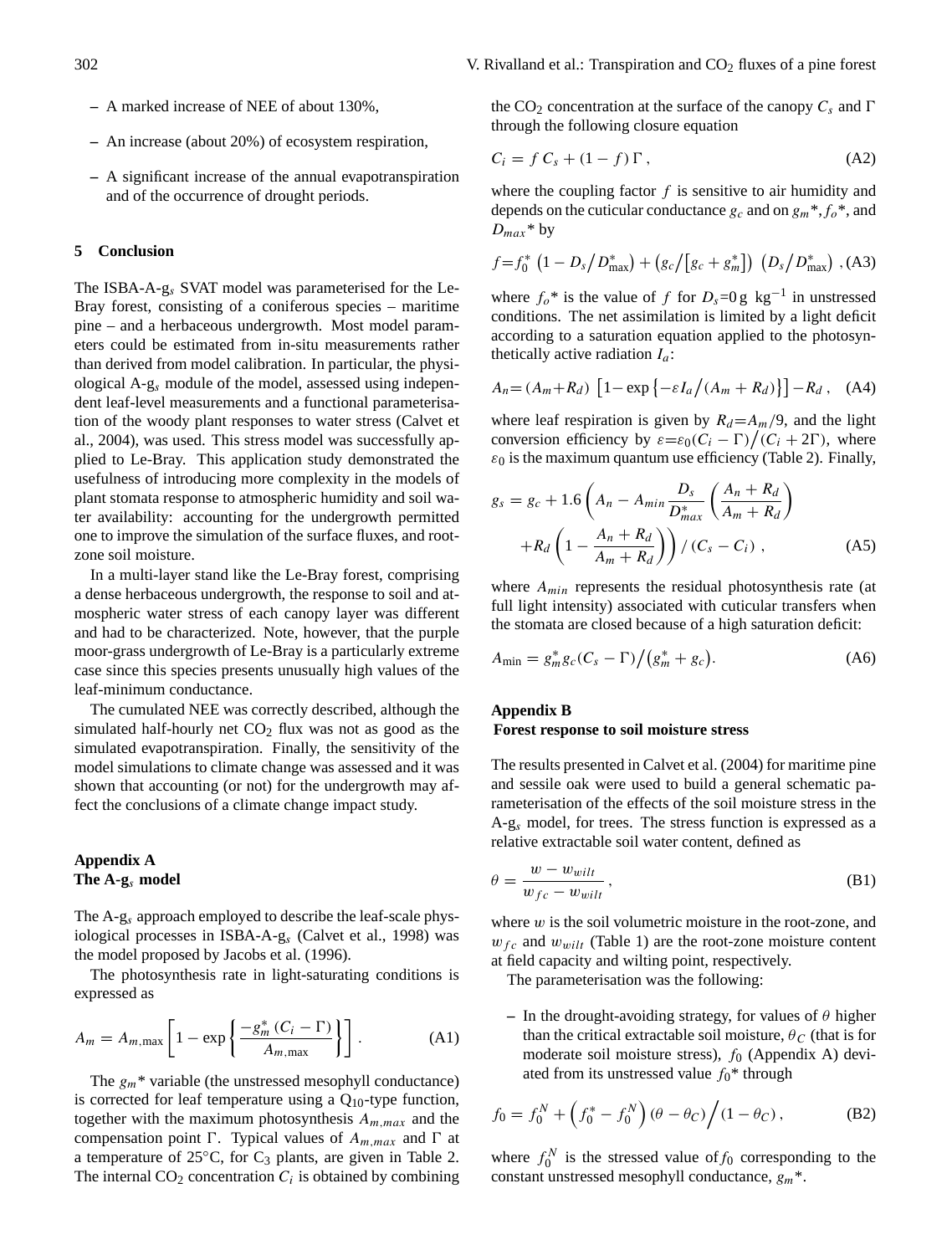$-$  In the drought-tolerant strategy,  $g_m$  deviated from its unstressed value  $g_m^*$  through

$$
g_m = g_m^N + \left(g_m^* - g_m^N\right)(\theta - \theta_C)\Big/ (1 - \theta_C)\,,\tag{B3}
$$

where  $g_m^N$  is the stressed value of  $g_m$  corresponding to the constant unstressed coupling factor  $f_0^*$ .

**–** For values of  $\theta$  below  $\theta_C$ , (i.e. for more pronounced water stress)

$$
g_m = g_m^N \ \theta / \theta_C \tag{B4}
$$

in the drought-tolerant strategy, while

$$
g_m = g_m^* \theta / \theta_C \tag{B5}
$$

in the drought-avoiding strategy, and  $f_0$  was derived from  $g_m$ by inverting the stressed regression line relating the values of  $g_m$  to  $f_0$  in stressed conditions:

$$
\ln{(g_m)} = 2.8 - 7.0 \ f_0 \qquad \left(n = 29, \ R^2 = 76\% \right). \tag{B6}
$$

This regression equation was obtained by Calvet et al. (2004) by pooling the  $g_m$  and  $f_0$  estimates of both maritime pine and sessile oak for low values of extractable soil moisture ( $\theta$  < 0.13).

**–** For the lowest values of  $\theta$  the value of  $f_0$  was forced to be lower than 0.99 in order to avoid non-physical values of  $g_s$  (in Eq. (A5)  $C_s$  must be higher than  $C_i$ ). In stressed conditions, the values of  $g_m^*$  and  $f_0^*$  in Eqs. (A1), (A3), and (A6) were replaced by  $g_m$  and  $f_0$ . The value of  $D_{max}$ <sup>\*</sup> remained unchanged.

## **Appendix C**

## **Estimating canopy conductance from flux measurements**

All the micrometeorological measurements required to perform a  $g_s - D_s$  analysis at the canopy scale (heat and water vapour fluxes, surface temperature, air temperature and humidity, LAI) were available for the Le-Bray experimental stand. Following Calvet (2000), it was possible to estimate the equivalent stomatal conductance at the canopy scale  $(g'_{s})$  using estimates of the effective saturation deficit of the canopy  $(D'_s)$ , and measurements of LAI and evaporative fluxes:

$$
g'_{s} = \frac{E}{\rho_a L D'_s},\tag{C1}
$$

where  $E, L$  and  $\rho_a$  represent transpiration, LAI, and air density, respectively. The value of the canopy transpiration  $E$ was not measured directly but rainless days were considered and it was assumed that the evapotranspiration measurements could be used to estimate the forest transpiration. Indeed, for rainless days, there is no evaporation from the water intercepted by the leaves, and direct soil evaporation is generally low for forest canopies because the litter layer reduces the water vapour exchanges between the soil and the atmosphere.

The effective saturation deficit of the canopy was obtained from meteorological variables (air temperature  $T_a$ , and specific humidity  $q_a$ ) measured on the flux tower, together with the infrared temperature  $T_s$ , evaporation  $E$  and heat fluxes  $H$ :

$$
D'_{s} = \{q_{sat}(T_{s}) - q_{a}\} - c_{p} \left\{\frac{E}{H}\right\} \{T_{s} - T_{a}\},
$$
 (C2)

where  $c_p$ , and  $q_{sat}$  are the specific heat of air, and the specific air humidity at saturation, respectively. In this equation, vertical temperature gradients in the canopy are assumed to be small.

The values of  $D_2$  $s'$  and  $g'$  were calculated for all soil moisture situations, in conditions which were favourable to the expression of a significant physiological response of the canopy to soil and atmospheric water stress: no rain, values of incoming solar radiation  $(R_g)$ , latent flux  $(E)$  and sensible flux (H) higher than 400, 40 and 10 W m<sup>-2</sup>, respectively.

## **Appendix D**

#### **Accounting for undergrowth vegetation in ISBA-A-g**<sup>s</sup>

In ISBA-A-g<sup>s</sup> (Calvet et al., 1998), photosynthesis and leaf conductance are calculated at several levels in the canopy, and the obtained values are combined to obtain the canopy integrated net assimilation and conductance  $(A_{nI}$  and  $g_{sI}$ , respectively). The integration is performed through a 3-point Gauss quadrature method, following Jacobs (1995):

$$
A_{nI} = L \times \sum_{i=1}^{3} W_i A_n(z_i)
$$
 (D1)

$$
g_{sI} = L \times \sum_{i=1}^{3} W_i g_s(z_i), \qquad (D2)
$$

where  $z_i$  and  $W_i$  are the Gauss levels and weights, respectively, and L represents total LAI.

In the case of Le-Bray, a simple way of including the distinct behaviour of the purple moor-grass undergrowth is to run the  $A-g_s$  model with the purple moor-grass parameters for the near-floor Gauss level, corresponding to the lowest incident radiation. The proportion of LAI corresponding to the purple moor-grass undergrowth is 1/3, and measurements indicate that about 20% of the incident solar radiation reached the undergrowth. Since the lowest-level Gauss weight is about  $1/3$  ( $W_3$ =0.28), and since the employed radiative transfer equations predict a residual solar radiation at the lowest Gauss level of about 20%, Eqs. (D1–2) should be sufficient to account for the effect of the undergrowth vegetation on the fluxes. Note that the total LAI value is the same whether the properties of the undergrowth are accounted for or not.